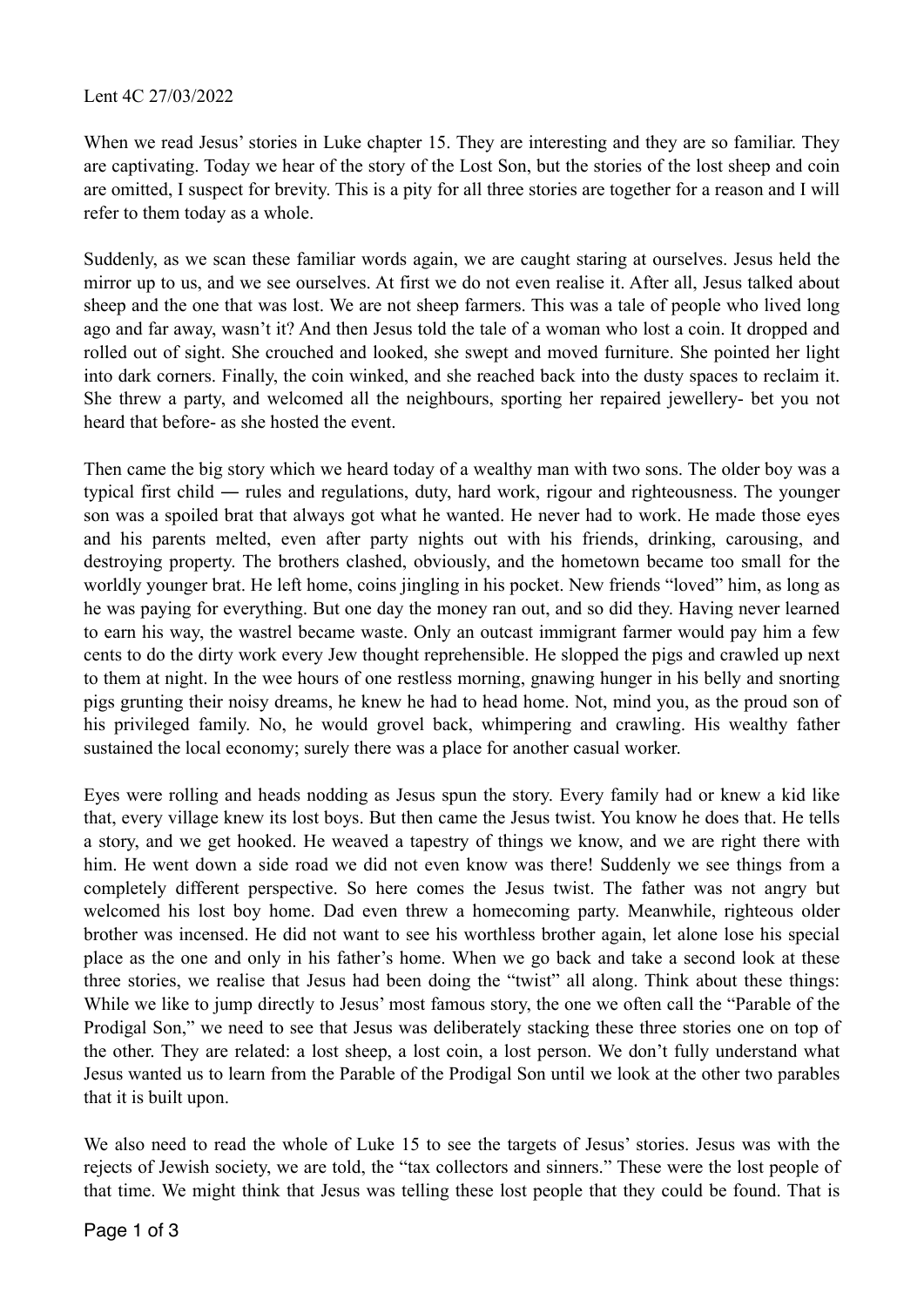what we would like to think. But notice that Luke told us something quite different was taking place: the religious leaders, Pharisees, and teachers of the law, happened by. They shook their heads and muttered about what a disgusting man Jesus was because of his association with those ghastly sinners. At that moment, Luke said, Jesus turned to them, above the heads of the tax collectors and sinners, and spoke the three stories to them. In other words, Jesus' parables in this chapter were not directed to "lost" people, but to "found" people; not to the outsiders but to the insiders; not to the rejects but to the self-righteous.

We are a bit perplexed about why a lost and found coin should be such a big deal, aren't we? Perhaps coins meant more back then than they do now. Jesus told us that it was a silver coin. Still, why should its loss be so serious and its recovery so significant that the woman threw a party when it was found? She likely spent more on food for her friends and neighbours than the coin was worth in the first place! But this only shows how far separated we are from Jesus' world. The coin was probably bored with a small hole near one edge. It had been slipped with nine other coins onto a leather thong as a necklace. Most certainly this had been given to the woman by her father as a wedding present. It was a testimony from her father of the great esteem he had for her. She wore the necklace every day. Everyone in the community knew it because they never saw her without it. So when one coin wore through to the edge and dropped off the leather thong, it was a serious matter. The necklace was incomplete, broken, less than what it was supposed to be. And if the woman ventured out into the market, or even spent time outside, greeting her neighbours, everyone would notice the lost coin immediately.

That is why she was so intent on finding the coin, restoring the necklace, and celebrating the recovery with her whole village. She was incomplete without it! Then Jesus made the nudge again: so it is with God when just one "worthless" sinner is found and brought back home. Everybody in heaven sings and laughs and has a party!

And that brings us to the big story, the main event. The parable of the prodigal son. There is, again, more here than first meets the eye. And that is where this parable, this unfinished story, becomes for us a mirror. Because we see ourselves for the first time when we look into this tale. We catch sight of ourselves first, in the selfish, stupid, sickened, and surprised eyes of the younger brother, the one who does not merit love and yet receives it from the father in abundance. We are the ones who come home to a father and a family we do deserve. But wait! There's more! Remember the way Luke 15 began? Jesus was with one group of people when another group of people sauntered high-mindedly on by! Who was Jesus with? He was with the lost, the last, and the least. He was with the tax collectors and sinners. Remember the words in the story? He was with people like the younger brother, the prodigal son.

And then, remember to whom Jesus told the three stories: the lost sheep, the lost coin, and the lost son? Not to the lost boys around him! No! He told the stories to the proud Pharisees and teachers of the law who strode on past, shooting daggers from their eyes. He told the stories to the righteous religious people who knew they were better than everyone else. He told the stories to the older son, the older brother, and those like him, who disdained the ungodly and happy-go-lucky sinners of this world.

We think we see ourselves in the eyes of the younger brother, the prodigal son — and we do. But Jesus gently pointed our gaze in another direction, until we realise that we are not so much the younger son, the scandalous wastrel, as we are the old brother, the indignant, proudly independent,